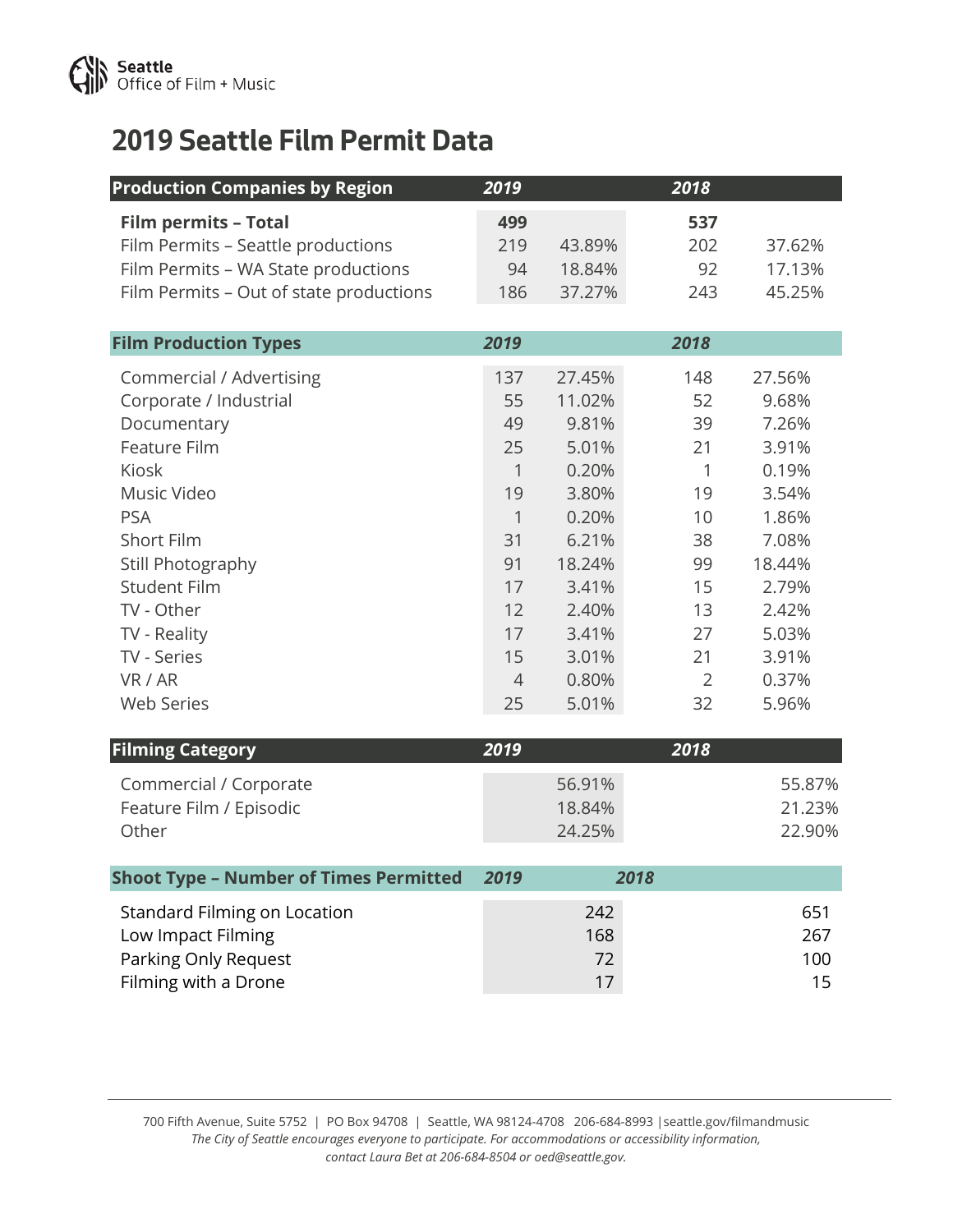

| <b>Production Company</b><br><b>Location Breakdown</b> | 2019                               |       |                                           | 2018                               |                                           |
|--------------------------------------------------------|------------------------------------|-------|-------------------------------------------|------------------------------------|-------------------------------------------|
| <b>City / Region</b>                                   | # of<br><b>Permits</b>             |       | % of Total<br><b>Permits</b>              | # of<br><b>Permits</b>             | % of Total<br><b>Permits</b>              |
| Seattle, WA                                            | 219                                |       | 43.89%                                    | 202                                | 37.62%                                    |
| Rest of Washington State                               | 94                                 |       | 18.84%                                    | 92                                 | 17.13%                                    |
|                                                        | 313                                |       | 62.73 % Total                             | 294                                | 54.75 % Total                             |
|                                                        |                                    |       | <b>WA Permits</b>                         |                                    | <b>WA Permits</b>                         |
| <b>Top Out of State</b>                                |                                    |       |                                           |                                    |                                           |
| Los Angeles, CA                                        | 58                                 |       | 11.62%                                    | 32                                 | 6.69%                                     |
| New York, NY                                           | 29                                 |       | 5.81%                                     | 20                                 | 4.18%                                     |
| London, England                                        | 15                                 |       | 3.00%                                     | 11                                 | 2.30%                                     |
| Other                                                  | 84                                 |       | 28.74%                                    | 180                                | 28.74%                                    |
|                                                        | 186                                |       | <b>32.27% Total</b>                       | 243                                | 45.25% Total                              |
|                                                        |                                    |       | <b>Out of State</b>                       |                                    | <b>Out of State</b>                       |
| <b>Local Cast + Crew</b>                               |                                    |       |                                           |                                    |                                           |
| <b>Hires / # of Days Filming</b>                       |                                    | 2019  |                                           | 2018                               |                                           |
| <b>Local Cast + Crew Hires</b>                         |                                    | 5,796 |                                           | 5,610                              |                                           |
| # of Filming Days                                      |                                    | 1,107 |                                           | 1,151                              |                                           |
|                                                        |                                    |       |                                           |                                    |                                           |
| <b>City of Seattle</b>                                 |                                    |       |                                           |                                    |                                           |
| <b>Department Coordination</b>                         |                                    | 2019  |                                           | 2018                               |                                           |
| <b>Department</b>                                      | # of Permits<br><b>Coordinated</b> |       | <b>Percent of Total</b><br><b>Permits</b> | # of Permits<br><b>Coordinated</b> | <b>Percent of</b><br><b>Total Permits</b> |
| Parks                                                  | 239                                |       | 47.90%                                    | 283                                | 52.70%                                    |
| SDOT                                                   | 176                                |       | 35.27%                                    | 189                                | 35.20%                                    |

700 Fifth Avenue, Suite 5752 | PO Box 94708 | Seattle, WA 98124-4708 206-684-8993 |seattle.gov/filmandmusic *The City of Seattle encourages everyone to participate. For accommodations or accessibility information, contact Laura Bet at 206-684-8504 or oed@seattle.gov.*

SPD 34 6.81% 26 4.84% Seattle Center 11 1 2.20% 15 2.79% SPU 8 1.60% N/A N/A Seattle City Light  $\begin{array}{ccc} 4 & 0.80\% & \text{N/A} \end{array}$ KC Metro 7 1.40% N/A N/A FAS 2 0.41% N/A N/A Other 6.61% 6.61% 6.61% 4.47%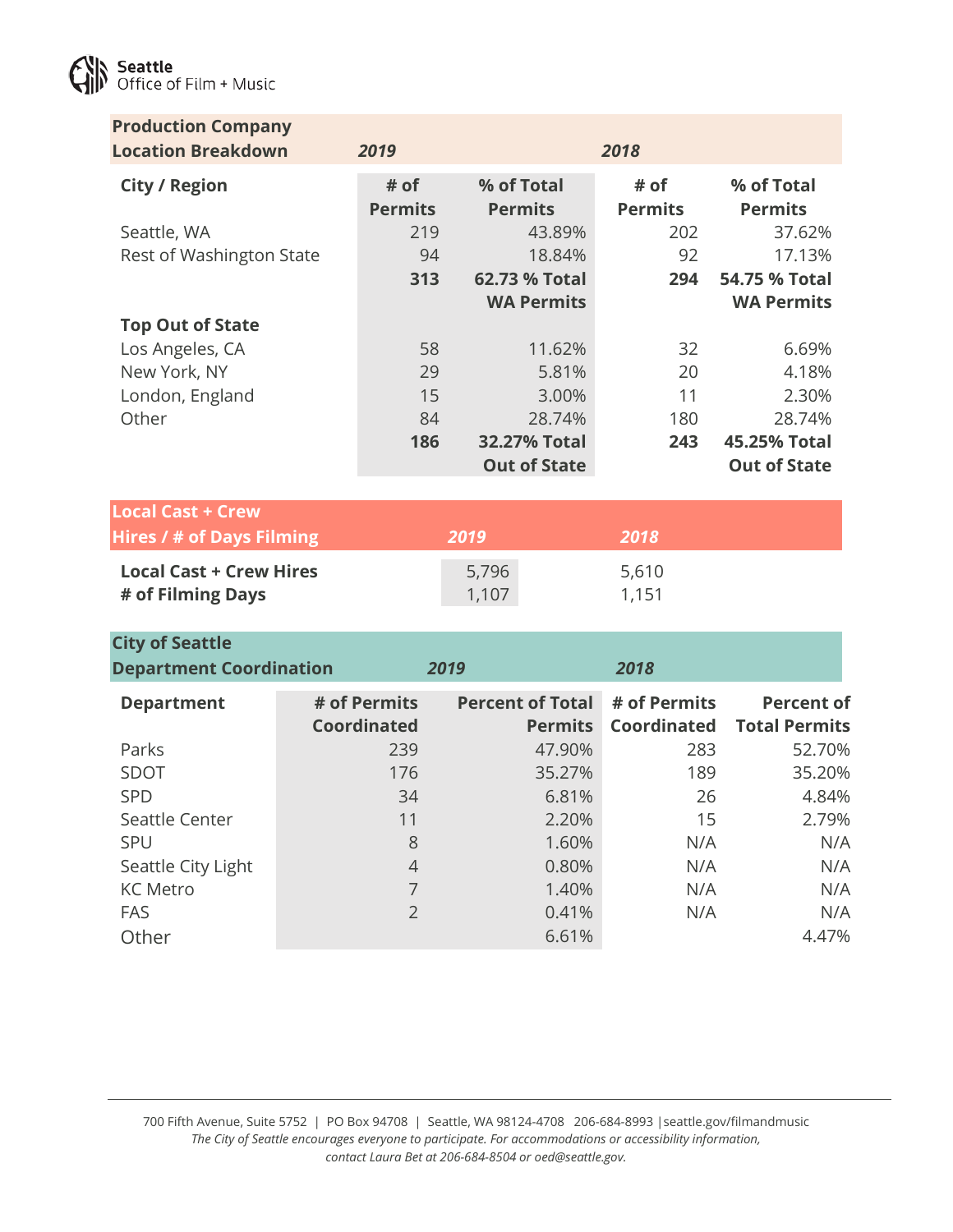

## **New Data Sets Tracked in 2019**

| <b>Top Parks</b>              |                      |
|-------------------------------|----------------------|
| Park                          | # of Times Permitted |
| Gas Works Park                | 47                   |
| Discovery Park                | 42                   |
| Kerry Park                    | 41                   |
| Magnuson Park                 | 19                   |
| <b>Volunteer Park</b>         | 18                   |
| Golden Gardens Park           | 17                   |
| Seward Park                   | 15                   |
| Alki Beach / Alki Beach Trail | 13                   |
| Green Lake                    | 12                   |
| Lincoln Park                  | 12                   |
| Occidental Park               | 11                   |
| <b>Seacrest Park</b>          | 11                   |
| Freeway Park                  | 11                   |
| Lake Union Park               | 10                   |
| <b>Waterfront Park</b>        | 9                    |
| Carkeek Park                  | 8                    |
| Don Armeni                    | 5                    |
| Denny Park                    | 3                    |
| Victor Steinbrueck Park       | 1                    |

## **Top Council Districts**

| <b>Council District</b> | # of Times Permitted |
|-------------------------|----------------------|
| District 7              | 185                  |
| District 3              | 78                   |
| District 4              | 72                   |
| District 2              | 60                   |
| District 6              | 58                   |
| District 5              | 13                   |
| District 1              | 49                   |